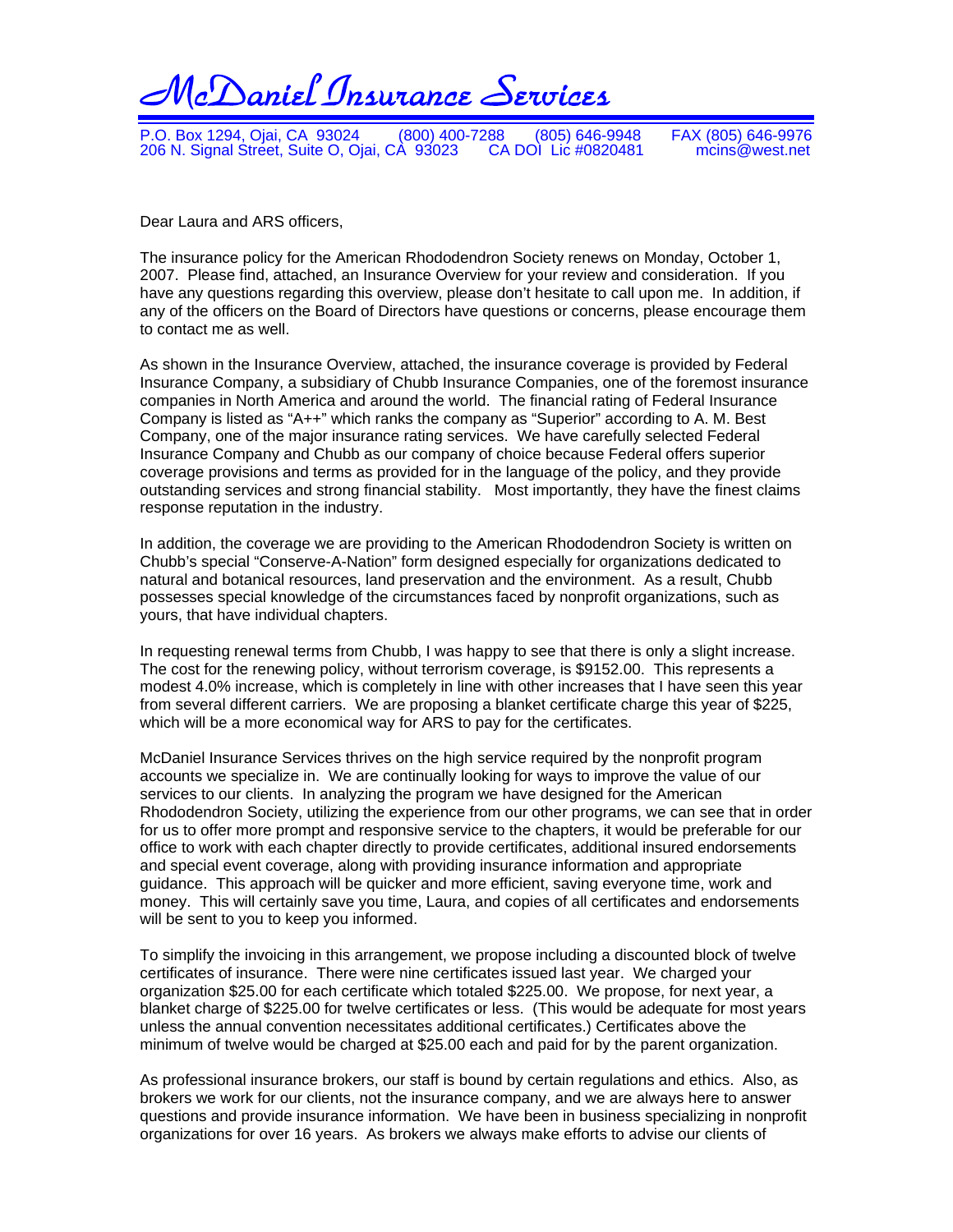coverage we know to be important – and even vital – to the prudent management of an organization. As a result we are always examining the coverage our agency provides to an organization. Knowing the organization's activities, we also must properly advise the organization of coverages which are available and important to them. I would like to repeat here those recommendations for improvements in coverages that we have historically offered.

 We have previously discussed Directors and Officers Liability coverage for the parent organization and for each chapter on an optional basis and we have provided informational brochures on this type of coverage. We would certainly be willing to provide as many copies of these materials for your directors and chapters as you may find useful and we certainly would consider a presentation to your board, as we have to the boards of many of our clients. Our office considers D&O coverage essential for an organization such as the American Rhododendron Society and of great value and importance for most, if not all, of your chapters. We have been able to develop special D&O insurance programs for our other organizations for as low as \$250.00 per club or chapter per annum. Our office would be happy to work with the parent organization and the chapters to administratively pull this program together for everyone's benefit.

Other types of coverage that should be made available to your chapters include property insurance and premises liability insurance, which can be added for any US location. If coverage for even one property location were included in the Chubb package policy, the General Liability portion of the policy would see a reduction in premium. The property coverage would also trigger the \$250,000 blanket coverage endorsement that would provide many additional coverages for ARS. In addition, this program can provide very competitive rates and excellent coverage for locations such as botanical gardens, greenhouses, workshops, and meeting rooms. We should emphasize that any exclusive and ongoing use of premises represents a liability exposure that must be scheduled on an insurance policy, by standard procedure, to provide coverage. We would sincerely like to see the ARS take advantage of this opportunity to give the chapters and clubs excellent coverage at a reasonable cost.

Recently, a question regarding the liquor liability coverage has come up. Although previously provided on this policy, liquor liability is rarely available on a blanket basis for nonprofit organizations. It is not usually considered necessary unless the organization is in the business of selling liquor and has an alcohol license or permit to sell. Some insurance companies will add liquor liability, if required, but usually the coverage is quite expensive. Host liquor liability which *is included* in the policy offered by Chubb provides coverage for the serving of liquor at dinners and other social functions. Unless the ARS is "in the business" of selling liquor, the liquor liability form of coverage is not necessary.

We have noticed that some of our insureds wonder why we do not always provide multiple quotes, indicating that we shop around for the best pricing. The first answer might be that "I do shop around, constantly". I do not usually obtain quotes from multiple insurers, however. I hope the following helps in understanding how I can feel certain that I am offering the ARS not only the best possible option but an exceptional product.

When I say that I shop continuously, it is because I specialize in nonprofit organizations of many different kinds and I am constantly interacting with insurance markets that write coverage for nonprofit organizations. I do keep my finger on the pulse of the marketplace and have a good feel for the appetite and pricing of various companies. I always obtain multiple quotes when I think it will be to the distinct advantage of my client, but if it is clear that I have already found the best option, it would be a disservice to the industry and everyone concerned to obtain unnecessary quotes. .

There are three primary criteria I use for selecting an insurer for my clients:

- 1. The financial strength and claims service reputation of the company.
- 2. Coverages and forms.
- 3. Pricing

I strongly recommend companies that have strong and stable financial strength and a reputation for excellent claims service. In recent years, even relatively stable companies have gone into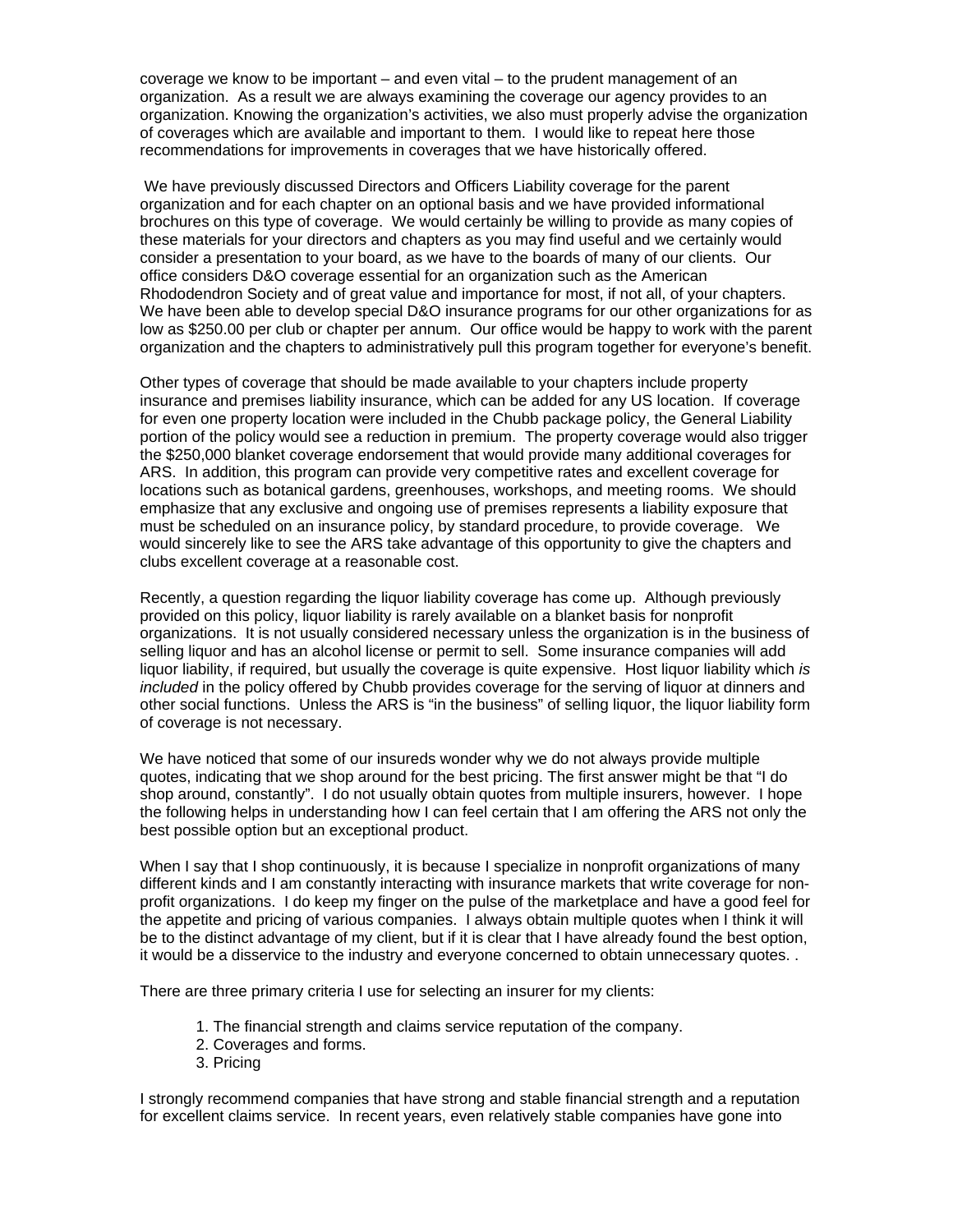bankruptcy. If a company is not willing or able to be there for a client when the need arises, it does not matter how inexpensive the policy premium, it becomes a total waste of money.

The coverage forms and policy wording can vary widely from company to company, policy to policy. The policy wording is a legal contract and, even if a claim is disputed by the company, if the policy wording reads that there is coverage, a court of law is likely to uphold the coverage, if litigation is necessary.

Finally, among the companies that can offer the coverages needed by my clients and can stand behind their policies, I will compare price. In today's economy it is more important than ever that nonprofit organizations take care in spending funds. We consider it to be of utmost importance to provide our nonprofit insureds with competitive pricing. We have been fortunate in being able to find companies that compete in pricing, even when compared with those companies that have lower standing and inferior policy provisions.

With many of my clients, such as ARS, there is an additional consideration: The special needs of my client and the 'appetite' of the company. The ARS insurance coverage is not just a policy for the 'parent organization' but a special program that allows for the insurance of member chapters. Many companies are not willing to structure insurance in this way because they perceive the activities of the member clubs as beyond the oversight of the parent organization. I consider it most fortunate that such a reputable company as Chubb offers coverage for this type of nationwide association of chapters.

This policy automatically renews on October 1, 2007 and can only be cancelled by means of a signed cancellation request form. If you do not wish to renew coverage, please let me know and I will send you the necessary cancellation form. The cancellation would be effective, at the earliest, on the date the form is received by the company, or on a date thereafter specified on the form. Any premium earned between the renewal date of the policy and the cancellation date would be fully earned and immediately due. The company will not back date a cancellation.

We, of course, would be pleased to continue our service. If you find the attached "Insurance Overview," with its new provisions, to be acceptable, please sign and return it to us, with payment, at your earliest convenience. If you or any of your board would like to discuss these provisions, or have any questions I am always pleased to receive a phone call or email.

Sincerely,

Patt McDaniel McDaniel Insurance Services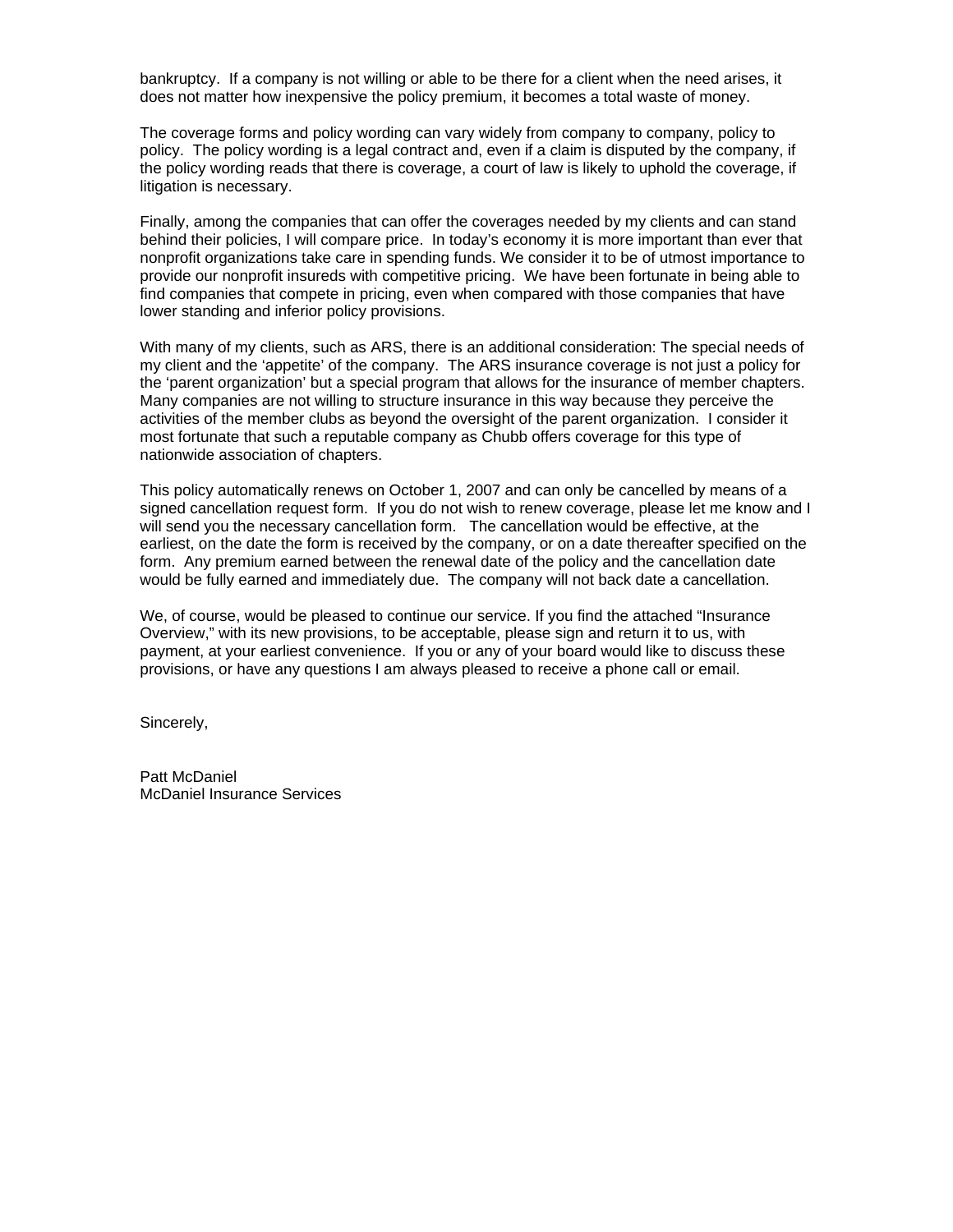#### **INSURANCE OVERVIEW F O R 10/1/2007 - 10/1/2008 American Rhododendron Society And Participating Chapters B Y PATT MCDANIEL**

### **McDaniel Insurance Services DOI Lic #0820481 September 12, 2007**

#### Coverage offered through the Federal Insurance Company, a member of the Chubb Group of Insurance Companies.

#### PACKAGE POLICY

- \$2,000,000 General Aggregate (annual limit)
- 1,000,000 Products and Completed Operations Aggregate
- 1,000,000 Personal & Advertising Injury
- 1,000,000 Each Occurrence
- 1,000,000 Damage to Property rented by you
	- 5,000 Medical (any one person)
		- 10,000 Crime Coverage (Fidelity)

Included in the above limits:

\$1,000,000 Host liquor liability

\$1,000,000 Non-owned auto and hired auto.

Blanket Additional Insured (No additional premium. A processing fee of \$25 is charged for certificates. A batch discount is applied at \$225 for 12 certificates.)

| Total cost including terrorism coverage | \$9152 |
|-----------------------------------------|--------|
| Twelve certificates, batch discount     | \$225  |
| Total                                   | \$9377 |

Includes premium for terrorism coverage at: \$ 190 (unless rejected on the attached form prior to renewal)

Terms and conditions:

Based on parent organization and member clubs as listed on the expiring policy. A list of participating clubs with their mailing addresses, contact information and the number of members, is needed, preferably in Access Database (as in prior years). McDaniel Insurance Services will work directly with member chapters regarding certificates, additional insured endorsements, or other coverages.

**This insurance does not apply to Bodily Injury, Property Damage, Advertising Injury, or Personal Injury arising out of special events. This exclusion does not apply to the following events:** 

Any of the following events where attendance is less than 300:

- Meetings & Seminars
- Picnics & Dinners
- Festivals & Concerts
- Bike Races & Treks
- Foot races & Treks

**Contact our office well in advance of any planned activity to determine whether you need to purchase special event coverage.**